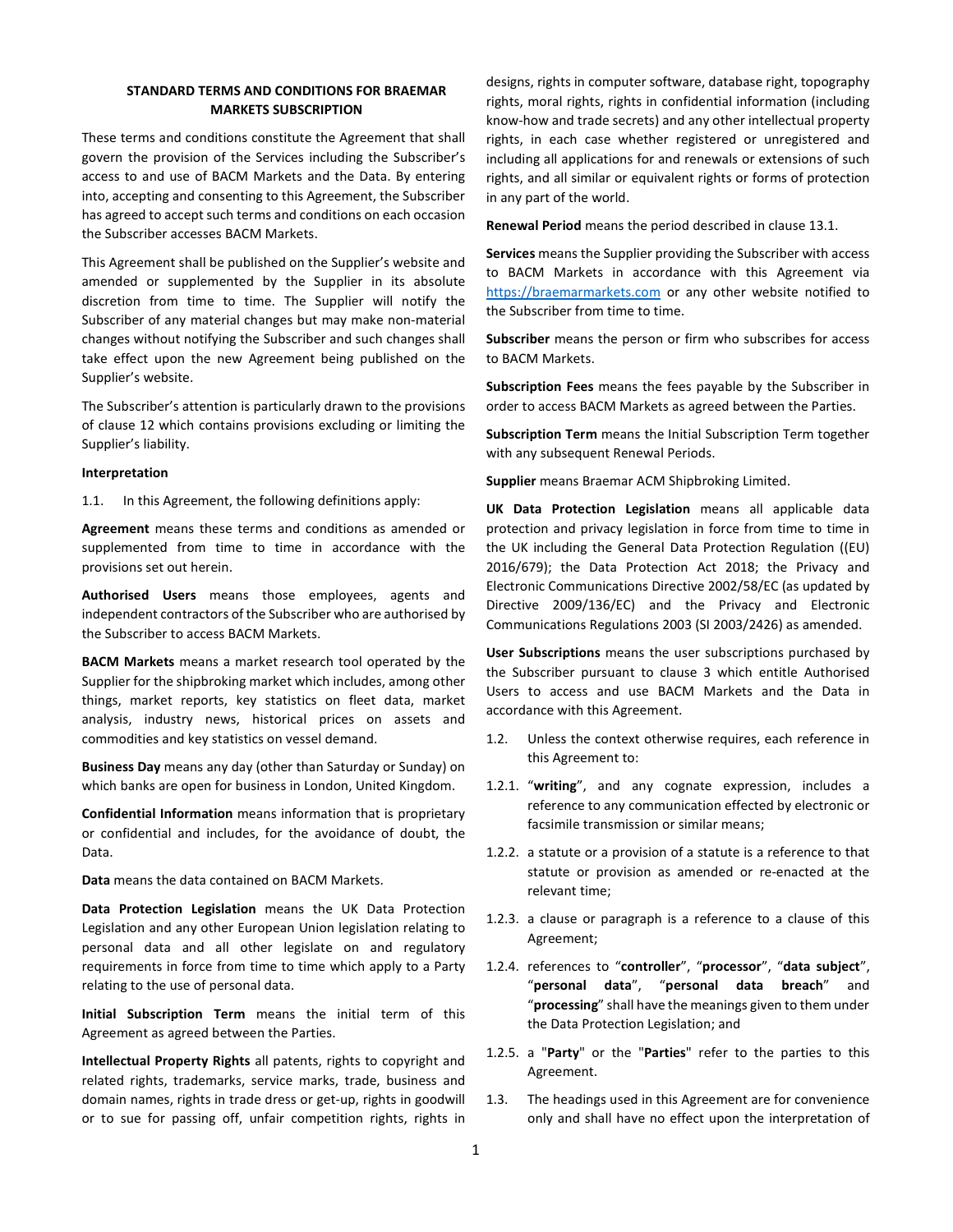this Agreement.

1.4. Words imparting the singular number shall include the plural and vice versa.

## **2. Access to BACM Markets and the Data**

- 2.1. The Supplier hereby grants to the Subscriber a nonexclusive, non-transferable right, without the right to grant sub-licences, to permit the Authorised User(s) to access BACM Markets and the Data during the Subscription Term solely for the Subscriber's internal business operations.
- 2.2. The Subscriber undertakes that:
	- 2.2.1. The number of Authorised Users given access to BACM Markets shall not exceed the number of User Subscriptions it has purchased from time to time;
	- 2.2.2. No User Subscription shall be used by more than one individual Authorised User; and
	- 2.2.3. each Authorised User shall keep their password to access BACM Markets strictly confidential.
- 2.3. The Subscriber shall not:
	- 2.3.1. except as permitted by applicable law which cannot be excluded and except to the extent expressly permitted under this Agreement:
		- 2.3.1.1. attempt to copy, modify, duplicate, create derivative works from, frame, mirror, republish, download, display, transmit, or distribute all or any portion of BACM Markets or the Data (as applicable) in any form or media or by any means; or
		- 2.3.1.2. attempt to de-compile, reverse compile, disassemble, reverse engineer or otherwise reduce to human-perceivable form all or any part of BACM Markets; or
	- 2.3.2. access all or any part of BACM Markets and the Data in order to build a product or service which competes with the Services and/or BACM Markets; or
	- 2.3.3. use the Data, in whole or in part, in any prospectus, admission document, information memorandum, loan or other agreement, document or filing; or
	- 2.3.4. use BACM Markets and/or the Data to provide services to third parties; or
	- 2.3.5. license, sell, rent, lease, transfer, assign, distribute, display, disclose, or otherwise commercially exploit, or otherwise make BACM Markets and/or the Data available to any third party; or
- 2.3.6. attempt to obtain, or assist third parties in obtaining, access to BACM Markets and/or the Data, other than as provided under this clause 2; or
- 2.3.7. introduce or permit the introduction of, any virus into the Supplier's network and information systems.
- 2.4. The Subscriber shall use all reasonable endeavours to prevent any unauthorised access to, or use of, the Services and/or the Data and, in the event of any such unauthorised access or use, promptly notify the Supplier.
- 2.5. The rights provided under this clause 2 are granted to the Subscriber only and shall not be considered granted to any subsidiary or holding company of the Subscriber.
- 2.6. The Supplier may from time to time make amendments to BACM Markets or to any other associated material or facilities under its control.

## **3. Additional User Subscriptions**

- 3.1. If the Subscriber wishes to purchase additional User Subscriptions, the Subscriber shall notify the Supplier, and the Supplier shall activate the additional User Subscriptions no later than 10 Business Days following the Subscriber's notification.
- 3.2. The Subscriber shall, in the subsequent annual payment for the Subscription, be charged the relevant Subscription Fees for such additional User Subscriptions (including any pro rata amount of such Subscription Fees where the additional User Subscriptions have been granted part way through a year.

## **4. Access to the Services**

4.1. The Supplier shall use commercially reasonable endeavours to make the Services available 24 hours a day, seven days a week, except for maintenance, which the Supplier will endeavour to carry out outside of normal business hours in the United Kingdom.

## **5. Supplier's obligations**

- 5.1. The Supplier:
	- 5.1.1. does not warrant that:
		- 5.1.1.1. the Subscriber's use of the Services will be uninterrupted or error-free;
		- 5.1.1.2. the Services, BACM Markets or the Data are fit for a particular purpose;
		- 5.1.1.3. the Services, BACM Markets or the Data will meet the Subscriber's requirements or expectations; or
		- 5.1.1.4. BACM Markets or the Services will be free from viruses and vulnerabilities; and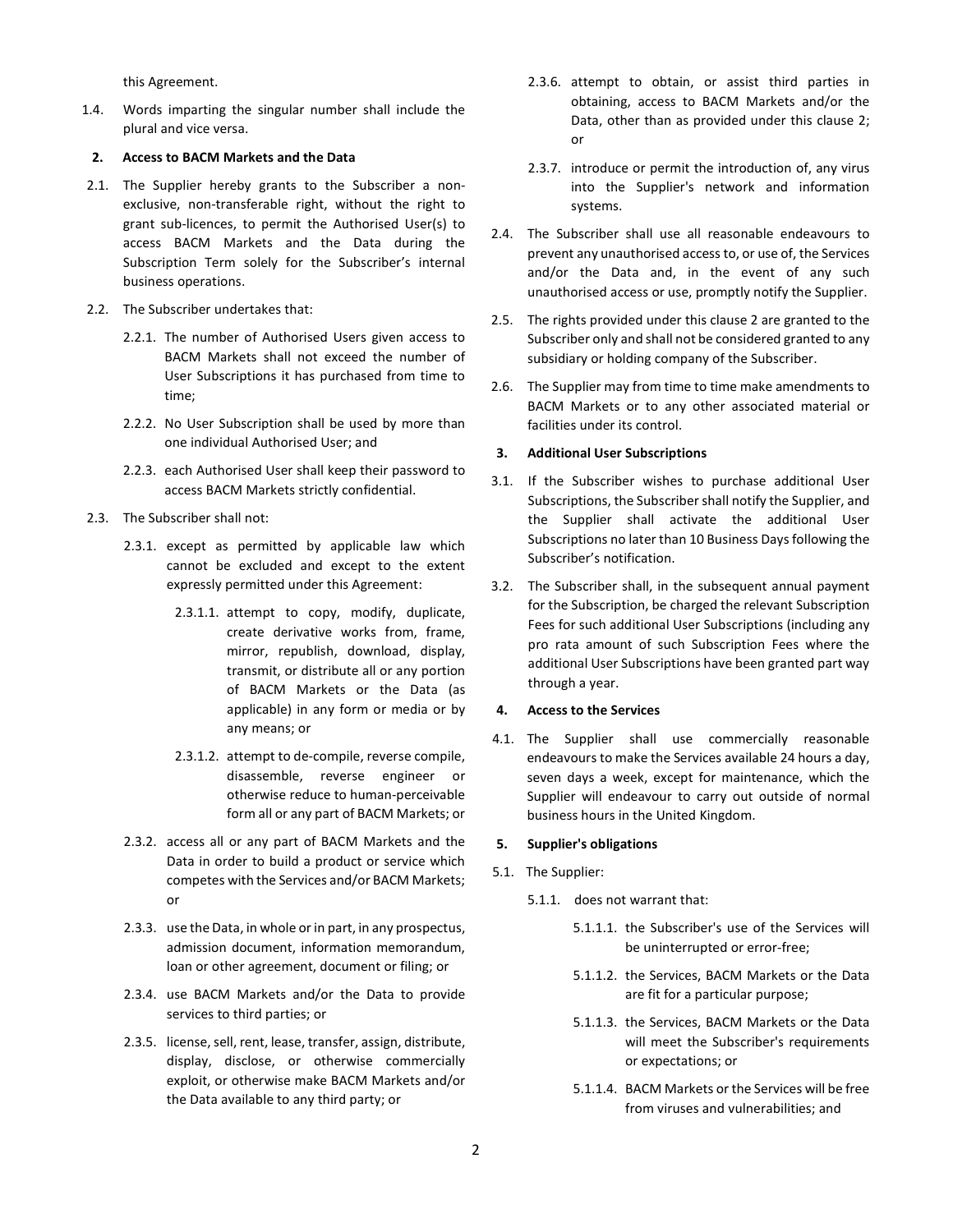- 5.1.2. is not responsible for any delays, delivery failures, or any other loss or damage resulting from the transfer of data over communications networks and facilities, including the internet, and the Subscriber acknowledges that the Services and the Data may be subject to limitations, delays and other problems inherent in the use of such communications facilities;
- 5.1.3. does not make any representations, warranties, guarantees of any kind, whether express or implied, in relation to the information contained on BACM Markets (including as to its accuracy) or contained within the Data and shall not be liable to any person (including the Subscriber) for losses, damage, costs or expenses howsoever caused arising directly or indirectly out of or in connection with BACM Markets and/or use of or reliance on the Data;
- 5.1.4. shall be under no obligation to maintain BACM Markets or the Data contained therein or any necessary licences, consents or permissions necessary to provide the Services or BACM Markets or the Data; and
- 5.1.5. shall be under no obligation to update BACM Markets or the Data contained therein where information becomes available after Data is published on BACM Markets.
- 5.2. The Supplier shall be free to enter into similar agreements with third parties, and shall not be prevented from independently developing, using, selling or licensing documentation, products and/or services which are similar to those provided under this Agreement.

# 6. **The Subscriber's obligations**

- 6.1. The Subscriber shall:
	- 6.1.1. provide the Supplier with:
		- 6.1.1.1. all necessary co-operation in relation to this Agreement; and
		- 6.1.1.2. all necessary access to such information as may be required by the Supplier in order to provide the Services,
	- 6.1.2. without affecting its other obligations under this Agreement, comply with all applicable laws and regulations with respect to its activities under this Agreement;
	- 6.1.3. ensure that the Authorised Users use the Services and the Data in accordance with the terms and conditions of this Agreement and shall be responsible for any Authorised User's breach of this Agreement;
- 6.1.4. obtain and shall maintain all necessary licences, consents, and permissions necessary for the Supplier, its contractors and agents to perform their obligations under this Agreement, including without limitation the Services;
- 6.1.5. be, to the extent permitted by law and except as otherwise expressly provided in this Agreement, solely responsible for procuring, maintaining and securing its network connections and telecommunications links from its systems to the Supplier's data centres, and all problems, conditions, delays, delivery failures and all other loss or damage arising from or relating to the Subscriber's network connections or telecommunications links or caused by the internet; and
- 6.1.6. acknowledges that BACM Markets and the Data contained therein does not constitute a recommendation by the Supplier to proceed or not proceed with a particular course of action (such decisions are solely for the Subscriber to make) and does not constitute investment advice or an invitation or inducement to engage in investment activities.

# **7. Data Protection**

- 7.1. Both Parties will comply with all applicable requirements of the Data Protection Legislation.
- 7.2. The Parties will comply with the obligations set out in the appendix to this Agreement, which shall form part of and be subject to the terms of this Agreement.

# **8. Subscription Fees and Payment**

- 8.1. The Subscriber shall pay the Supplier the Subscription Fees for the User Subscriptions on an annual basis in advance. The Supplier shall issue an invoice to the Subscriber in respect of the Subscription Fees which shall be paid no later than 30 days from the date of such invoice. Payment shall be made in accordance with the terms and instructions set out in such Supplier's invoice.
- 8.2. If the Supplier does not receive any payment due under this Agreement, without prejudice to any other rights and remedies of the Supplier the Supplier may immediately, without liability to the Subscriber, revoke the Subscriber's access to BACM Markets and the Supplier shall be under no obligation to provide any of the Services while the amount(s) concerned remain unpaid; and
- 8.3. All amounts and fees stated or referred to in this Agreement:

8.3.1. shall be payable in pounds sterling;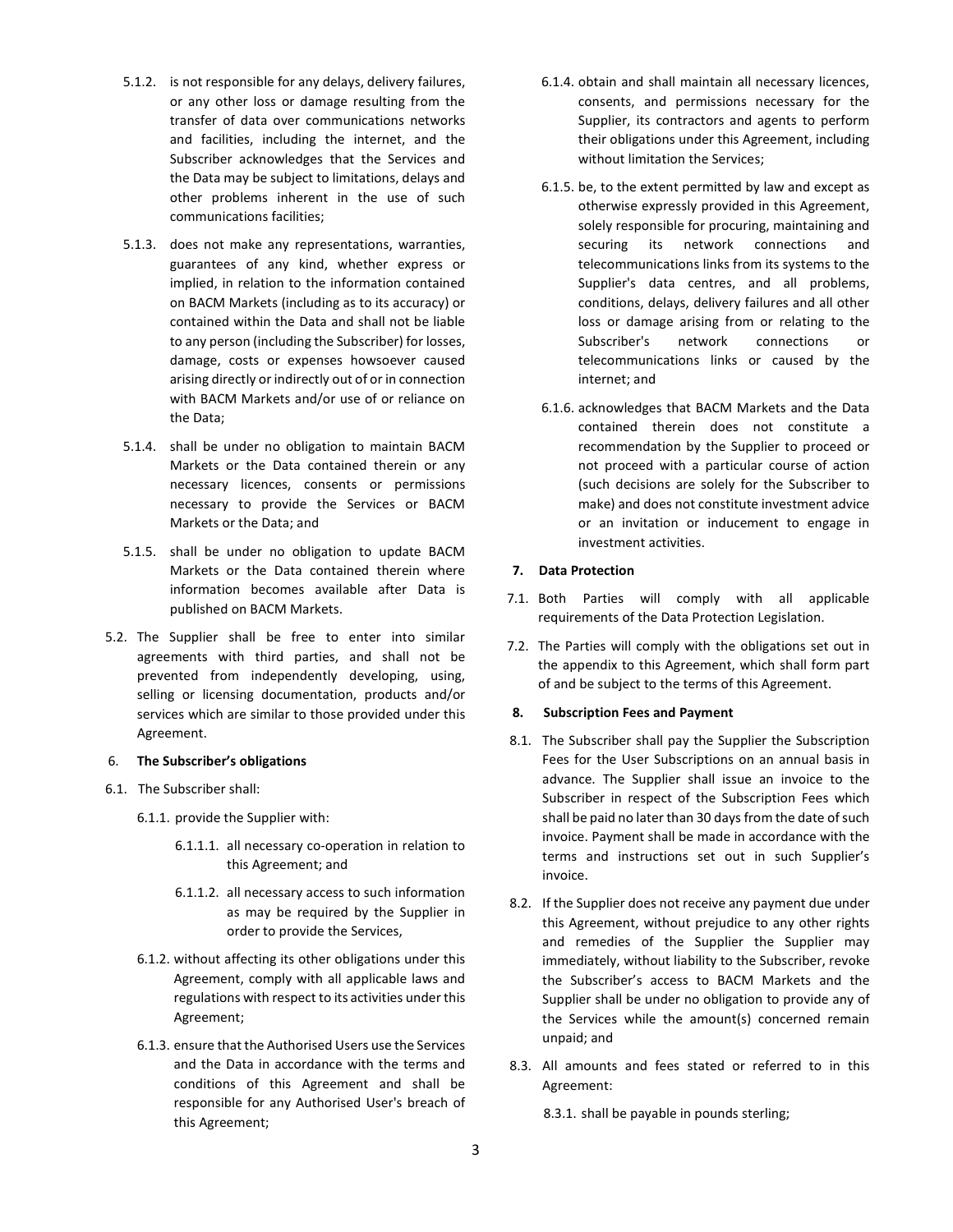- 8.3.2. are non-cancellable and non-refundable; and
- 8.3.3. are exclusive of value added tax, which shall be added to the Supplier's invoice(s) at the appropriate rate.
- 8.4. The Supplier shall not increase the Subscription Fees during the Initial Subscription Term but shall be entitled to increase the Subscription Fees upon any Renewal Period. The Supplier shall notify the Subscriber not less than 30 days prior to the end of the Initial Subscription Term of the Subscription Fees that shall be payable for the Renewal Period.

#### 9. **Intellectual Property Rights**

9.1. All Intellectual Property Rights in or arising out of or in connection with the Services (including in relation to BACM Markets and the Data) are owned by the Supplier and this Agreement does not grant any Intellectual Property Rights to the Subscriber.

## **10. Confidentiality**

- 10.1. Each Party undertakes that, except as provided by clause 10.2 or as authorised in writing by the other Party, it shall, at all times during the continuance of this Agreement and after its termination:
	- 10.1.1. keep confidential all Confidential Information;
	- 10.1.2. not disclose any Confidential Information to any third party or use any Confidential Information for any purpose other than for its internal business purposes in accordance with this Agreement; and
	- 10.1.3. ensure that none of its directors, officers, employees, agents or advisers does any act which, if done by that Party, would be a breach of the provisions of clauses 10.1.1 to 10.1.2 above.
- 10.2. Either Party may disclose any Confidential Information to: (i) any sub-contractor or supplier of that Party; (ii) any governmental or other authority or regulatory body; or (iii) any employee or officer of that Party or of any of the aforementioned persons, in each case to only to the extent necessary for its internal business purposes only in accordance with the provisions of this Agreement, or as required by law, and subject to that Party first informing the person in question that the Confidential Information is confidential and in respect of disclosures made under (i) or (iii) above, procuring that the person in question adheres to the obligations set out in this Agreement in relation to the Confidential Information.
- 10.3. Confidential Information shall not be deemed to include any information which:
- 10.3.1. is at the date of this Agreement, or at any time after that date becomes, public knowledge through no fault of a receiving Party;
- 10.3.2. was in the receiving Party's lawful possession prior to the date of disclosure;
- 10.3.3. is lawfully disclosed to the receiving Party with no restrictions on disclosure; or
- 10.3.4. is independently developed by the receiving Party.
- 10.4. The Supplier acknowledges that personal data provided by the Subscriber is the Confidential Information of the Subscriber.
- 10.5. The provisions of this clause 10 shall continue in force in accordance with their terms, notwithstanding the termination of this Agreement for any reason.

#### 11. **Indemnity**

11.1. The Subscriber shall defend, indemnify and hold harmless the Supplier against claims, actions, proceedings, losses, damages, expenses and costs (including without limitation court costs and reasonable legal fees) arising out of or in connection with the Subscriber's use of the Services and/or the Data.

# **12. Limitation of Liability THE SUBSCRIBER'S ATTENTION IS PARTICULARLY DRAWN TO THIS CLAUSE**

- 12.1. Nothing in this Agreement excludes the liability of the Supplier:
	- 12.1.1. for death or personal injury caused by the Supplier's negligence; or
	- 12.1.2. for fraud or fraudulent misrepresentation.
- 12.2. Except as expressly and specifically provided in this Agreement:
	- 12.2.1. the Subscriber assumes sole responsibility for the use of BACM Markets and the Data by the Subscriber, and for conclusions drawn from such use. The Supplier shall have no liability for any damage caused by errors or omissions in any information, instructions or scripts provided to the Supplier by the Subscriber in connection with the Services, or any actions taken by the Supplier at the Subscriber's direction;
	- 12.2.2. all warranties, representations, conditions and all other terms of any kind whatsoever implied by statute or common law are, to the fullest extent permitted by applicable law, excluded from this Agreement; and
	- 12.2.3. the Services and the Data are provided to the Subscriber on an "as is" basis.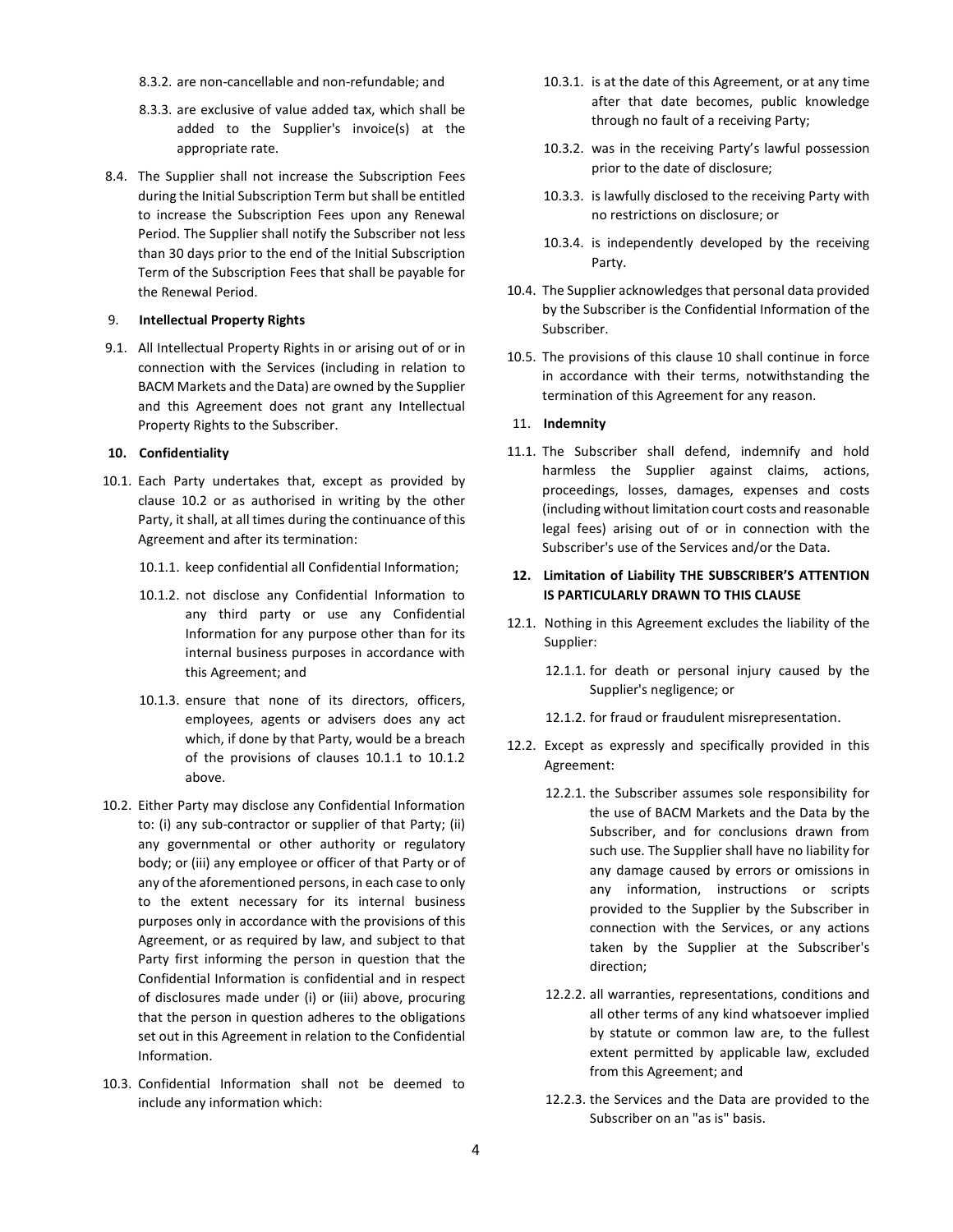#### 12.3. Subject to clauses 12.1 and 12.1:

- 12.3.1. the Supplier shall not be liable whether in tort (including for negligence or breach of statutory duty), contract, misrepresentation, restitution or otherwise for:
	- 12.3.1.1.any loss of profits, loss of business, depletion of goodwill and/or similar losses or loss or corruption of data or information, or pure economic loss, or for any special, indirect or consequential loss, costs, damages, charges or expenses however arising under this Agreement;
	- 12.3.1.2.anything arising out of or in connection with a modification of the Services or Data by anyone other than the Supplier;
	- 12.3.1.3.the Subscriber's use of BACM Markets or Data in a manner contrary to the instructions given to the Subscriber by the Supplier; or
	- 12.3.1.4.the Subscriber's use of the Services or Data after notice of an alleged or actual claim from the Supplier or any third party; and
- 12.3.2. the Supplier's total aggregate liability in contract, tort (including negligence or breach of statutory duty), misrepresentation, restitution or otherwise, arising out of or in connection with this Agreement shall in no circumstances exceed the total amount of Subscription Fees paid by the Subscriber during the 12 months immediately preceding the date on which the claim arose.
- 12.4. Any claim by the Subscriber against the Supplier arising out of or in connection with the Services shall be made in writing and notified to the Supplier within 14 days of the date upon which the Subscriber became aware, or ought reasonably to have become aware of any occurrence alleged to give rise to such claim. Any claim not made and notified as aforesaid shall be deemed to be waived and absolutely barred. The Supplier shall in any event be discharged of all liability whatsoever and howsoever arising in respect of the Services unless formal proceedings be brought and written notice thereof is given to the Supplier within 1 year from the date of the occurrence alleged to give rise to a cause of action against the Supplier.
- 12.5. This Agreement sets out the Subscriber's sole and exclusive rights and remedies, and the Supplier's (including the Supplier's employees', agents' and sub-

contractors') entire obligations and liabilities in connection with the Services.

12.6. This clause 12 shall survive termination of the Agreement.

#### **13. Term and Termination**

- 13.1. This Agreement shall commence on the Effective Date and shall continue for the Initial Subscription Term (unless terminated earlier in accordance with its terms) unless the Subscriber notifies the Supplier in writing, that it wishes to continue receiving the Services, in which case this Agreement shall be renewed for a successive period of 12 months (a "**Renewal Period**"). This Agreement will subsequently terminate on the expiry of the Renewal Period unless the Subscriber notifies the Supplier that it wishes to renew the Agreement for a further Renewal Period.
- 13.2. Either Party has the right to terminate the Agreement immediately if the other:
	- 13.2.1. has committed a material breach of this Agreement, unless such breach is capable of remedy, in which case the right to terminate immediately will be exercisable if the other Party has failed to remedy the breach within 30 days after a written notice to do so; or
	- 13.2.2. goes into bankruptcy or liquidation either voluntary or compulsory (save for the purposes of bona fide corporate reconstruction or amalgamation) or if a receiver is appointed in respect of the whole or any part of its assets.
- 13.3. If a claim arises against the Supplier which means the Supplier is unable to continue providing the Services, the Supplier may terminate this Agreement on 2 Business Days' notice to the Subscriber without any additional liability to the Subscriber.
- 13.4. Any rights, remedies, obligations or liabilities of the Parties that have accrued up to the date of termination, including the right to claim damages in respect of any breach of this Agreement which existed at or before the date of termination shall not be affected or prejudiced by termination of this Agreement.
- 13.5. Any rights and obligations of the Parties which either expressly or by their nature continue beyond the termination, cancellation or expiration of this Agreement shall survive termination under this clause 13.

## **14. Assignment**

14.1. Except as provided for in this Agreement, neither Party shall assign, transfer, sub-contract, or in any other manner transfer to any third party and rights or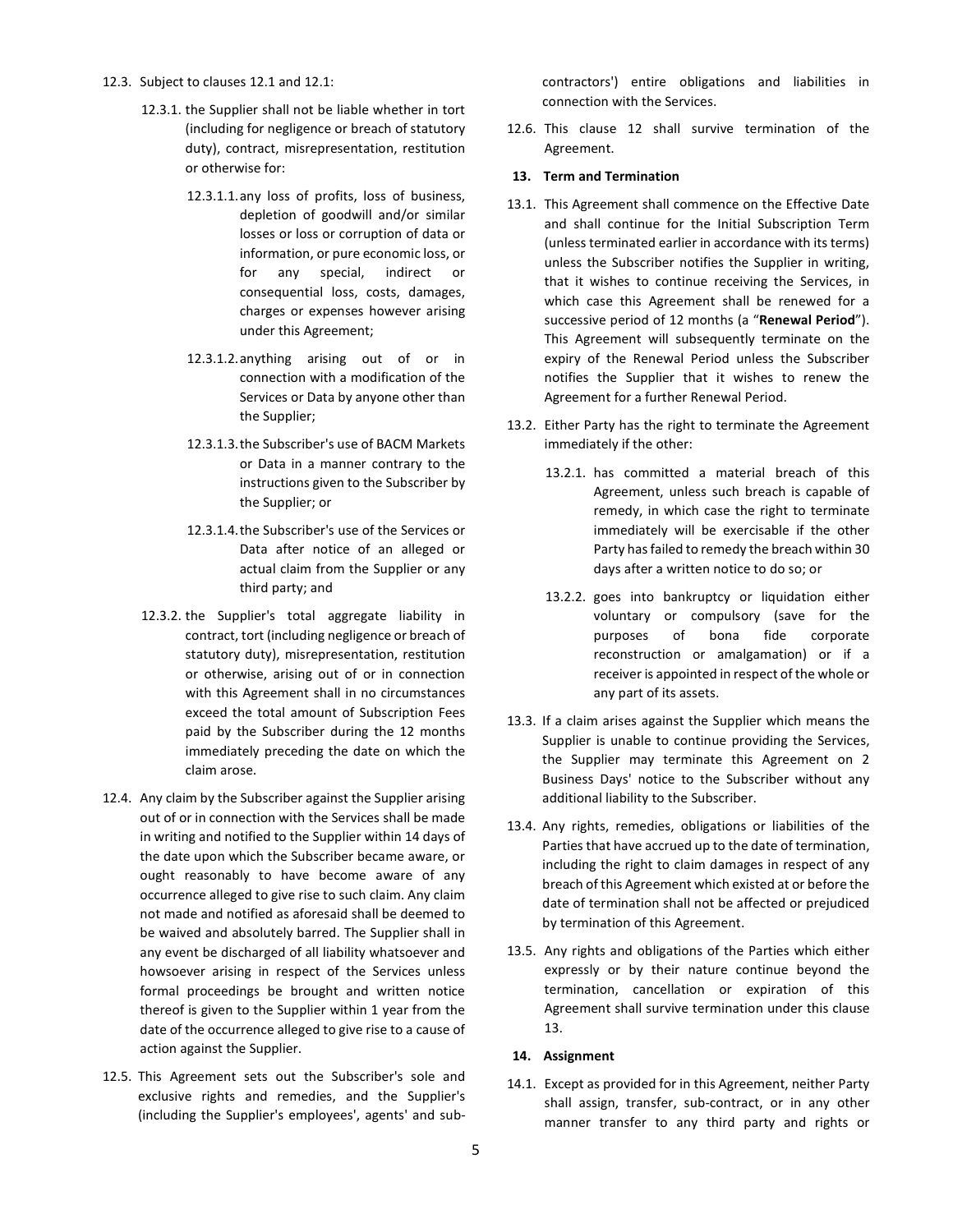obligations under this Agreement without the prior written consent of the other, such consent not to be unreasonably withheld. Notwithstanding the foregoing, the Parties acknowledge that the Services may be carried out by affiliates and/or sub-contractors of the Supplier.

# **15. Force Majeure**

15.1 Neither Party shall be in breach of this Agreement nor liable for any delay in performing, or failure to perform, any of its obligations under this Agreement if such delay or failure result from events, circumstances or causes beyond its reasonable control. In such circumstances, the affected Party shall be entitled to a reasonable extension of the time for performing such obligations. If the period of delay or non-performance continues for thirty days, the Party not affected may terminate this Agreement by giving two weeks' written notice to the affected Party.

## **16. Notices**

- 16.1. Any notice or other communication required to be given to a Party under or in connection with this Agreement shall be in writing and shall be delivered to the other Party personally or sent by prepaid first-class post, recorded delivery or by commercial courier, at its registered office (if a company) or (in any other case) its principal place of business.
- 16.2. Any notice or other communication shall be deemed to have been duly received if delivered personally, when left at the address referred to above or, if sent by prepaid first-class post or recorded delivery, at 9.00 am on the second Business Day after posting, or if delivered by commercial courier, on the date and at the time that the courier's delivery receipt is signed.
- 16.3. This clause 16 shall not apply to the service of any proceedings or other documents in any legal action. For the purposes of this clause, "writing" shall not include e-mails and for the avoidance of doubt notice given under this Agreement shall not be validly served if sent by e-mail.

## **17. Entire Agreement**

17.1. This Agreement embodies and sets forth the entire agreement and understanding between the Parties and supersedes all prior oral or written agreements, understandings or arrangements relating to the subject matter of this Agreement. Neither Party shall be entitled to rely on any agreement, warranty, statement, representation, understanding or arrangement not expressly set forth in this Agreement, save for any representation made fraudulently.

## **18. Waiver**

18.1. A waiver of any right under this Agreement is only effective if it is in writing and shall not be deemed to be a waiver of any subsequent breach or default. No failure or delay by a Party in exercising any right or remedy under this Agreement or by law shall constitute a waiver of that or any other right or remedy, nor preclude or restrict its further exercise. No single or partial exercise of such right or remedy shall preclude or restrict the further exercise of that or any other right or remedy.

## **19. Severance**

19.1. The Parties agree that, in the event that one or more of the provisions of this Agreement is found to be unlawful, invalid or otherwise unenforceable, that / those provision(s) shall be deemed severed from the remainder of this Agreement. The remainder of this Agreement shall be valid and enforceable.

## **20. Third Parties**

20.1. Unless it expressly states otherwise, this Agreement does not give rise to any rights under the Contracts (Rights of Third Parties) Act 1999 to enforce any term of this Agreement.

## **21. Variation**

21.1. Except as set out in this Agreement, any variation, including the introduction of any additional terms and conditions, to this Agreement, shall only be binding when agreed in writing by the Supplier.

## **22. No Joint Venture or Partnership**

22.1. Nothing in this Agreement is intended to, or shall be deemed to, establish any partnership or joint venture between the Parties, constitute either Party as the agent of the other, or authorise either Party to make or enter into any commitments for or on behalf of the other.

## **23. Governing Law and Jurisdiction**

- 23.1. This Agreement (including any non-contractual matters and obligations arising therefrom or associated therewith) shall be governed by, and construed in accordance with, the laws of England and Wales.
- 23.2. Any dispute, controversy, proceedings or claim between the Parties relating to this Agreement (including any non-contractual matters and obligations arising therefrom or associated therewith) shall fall within the jurisdiction of the courts of England and Wales.